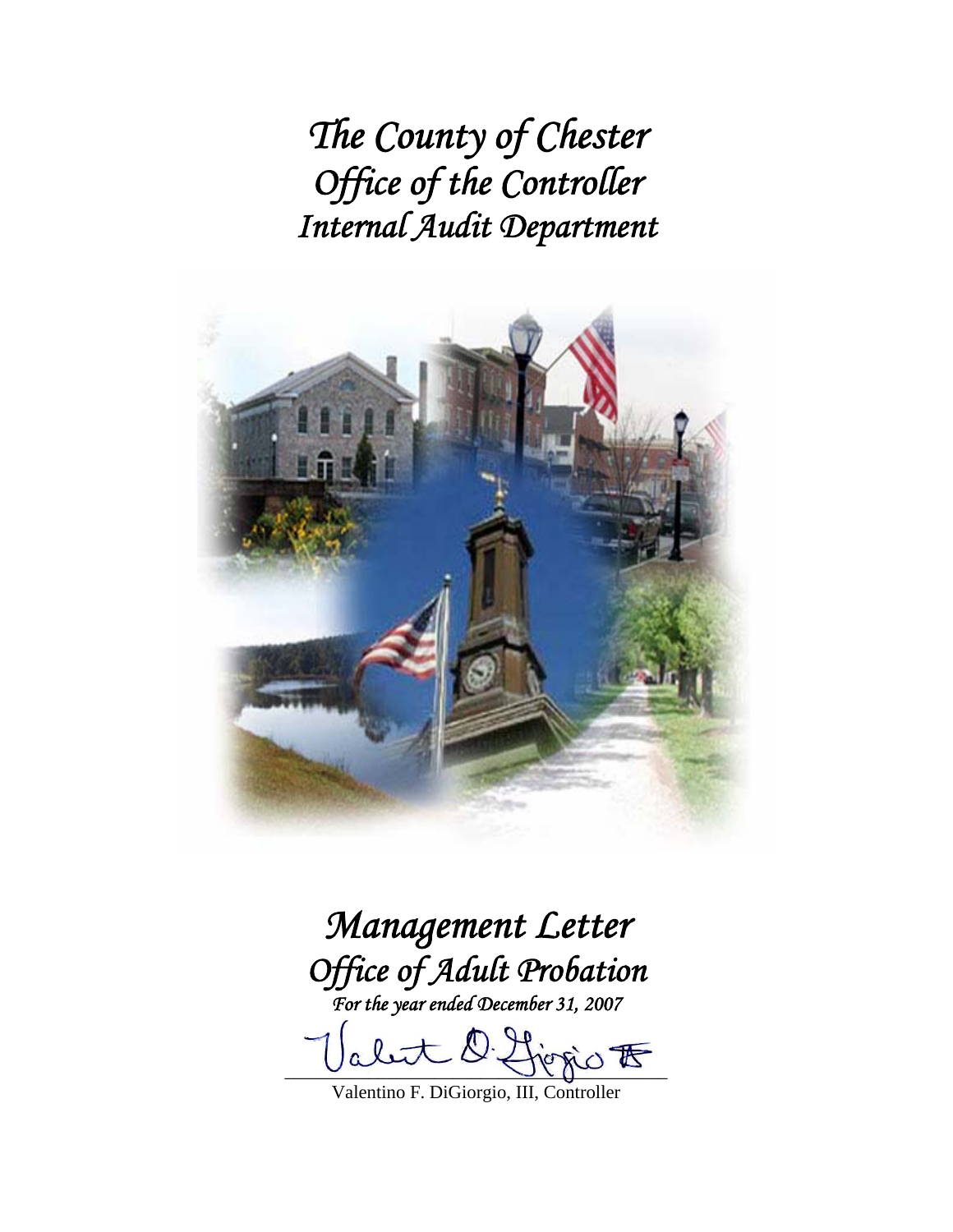## **To: Christopher Murphy, Chief Probation Officer**

## *Introduction*

On April 18, 2008, Internal Audit completed an audit of the *Office of the Clerk of Courts (Clerk)* and *Adult Probation (APO).* Sharon Kaye Jones, CIA was the auditor-in-charge and was assisted by 2 additional members of the audit team. Internal Audit is required by Pennsylvania County Code to review county offices annually to ensure compliance with policies and procedures and to assess their overall control structure. The scope of the audit included a review of the following:

- Cash and Petty Cash
- Liabilities
- Manual Receipts
- Cash Receipts
- Cash Disbursements
- Voided Transactions
- Automation Fund
- Unclaimed Property Escheats

#### *Executive Summary*

The management and staff of *APO* are, in all material respects, in compliance with policies and procedures imposed by the County of Chester and the Commonwealth of Pennsylvania. Yet, despite their overall compliance, Internal Audit did identify a few minor internal control and procedural weaknesses. These inadvertencies do not appear to be the result of deliberate misconduct but instead seem to be accidental errors and oversights. They are outlined within this management letter.

Although this audit combined the work of the *Clerk* and *APO,* management has requested that two separate reports be issued, each one independent of the other. Matters specific to the *Clerk* are detached from this document and included in the management letter addressed to the Clerk of Courts.

Internal Audit would like to thank the management and staff of the *Clerk* and *APO* for their cooperation and assistance during the course of this audit. Please feel free to contact our office at (610) 344-5913 should you have any questions or concerns.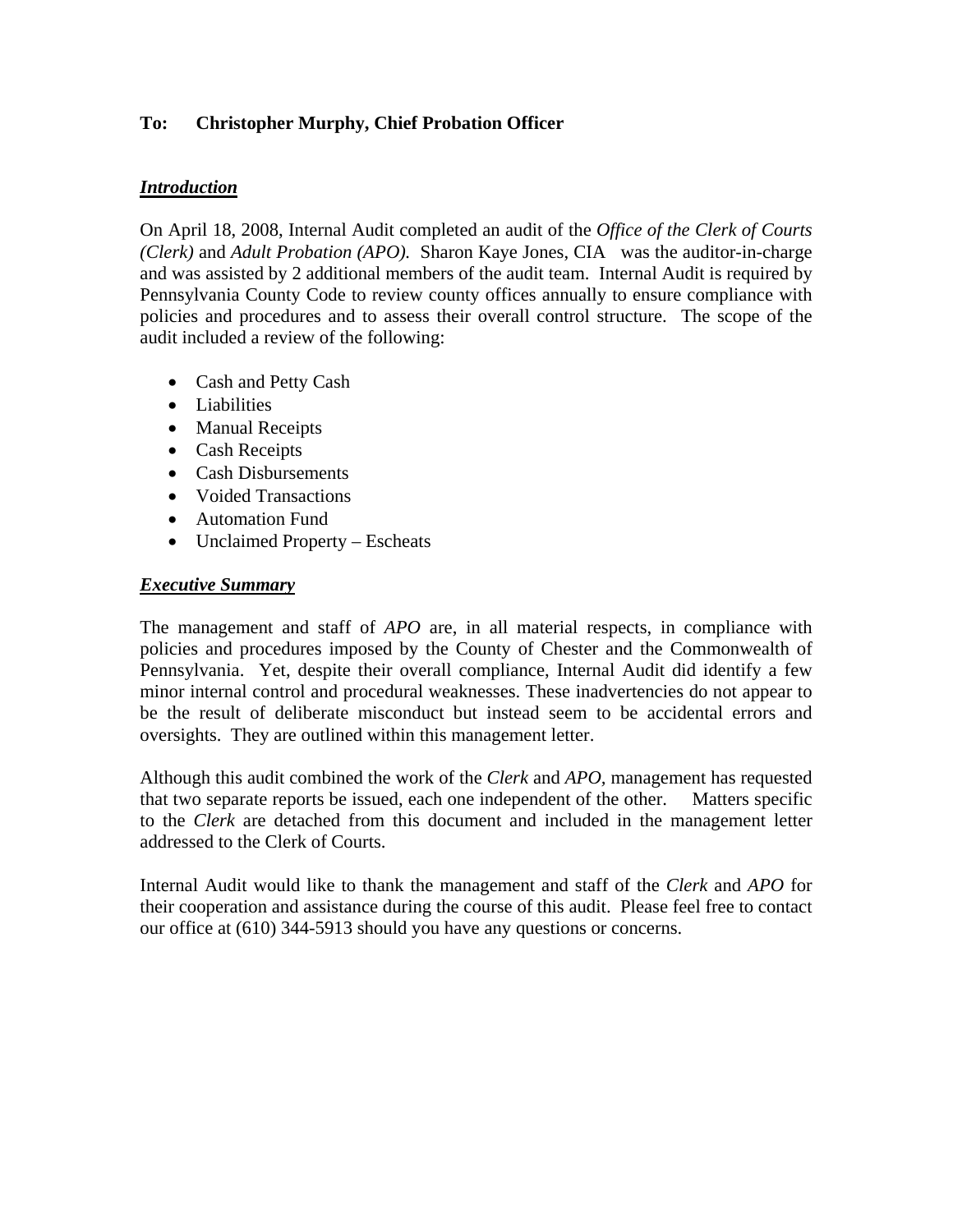## **COUNTY OF CHESTER**

## **OFFICE OF ADULT PROBATION**

#### **FINDINGS AND RECOMMENDATIONS**

#### **FOR THE YEAR ENDED DECEMBER 31, 2007**

#### **I. INTERNAL CONTROL FINDINGS AND RECOMMENDATIONS**

#### RECORDING / RECORDKEEPING

#### Finding 1: Manual Receipts

In 1 instance, information on the manual receipt was not properly entered in to the state CPCMS system.

In 2 instances, the manual receipt number was not entered into the state CPCMS system. As a result, the transactions did not appear on the system's manual receipt report.

#### Recommendation

Internal Audit would like to emphasize the importance of entering information from manual records into the computerized system accurately, entirely and in a timely manner.

#### Auditee Response

#### **Both errors were oversights.**

## **II. COMPLIANCE WITH POLICIES AND PROCEDURES**

#### Finding 1: Cash

In 265 instances, a stale dated check was not properly voided in a timely manner.

#### Recommendation

Disbursements that remain outstanding for a period that exceeds the official *void date* printed on the check (previously 60 days / now 180 days) should be considered stale and non-negotiable. These checks should be removed from the list of "outstanding items", voided, and held until proper due diligence has been performed. Should follow-up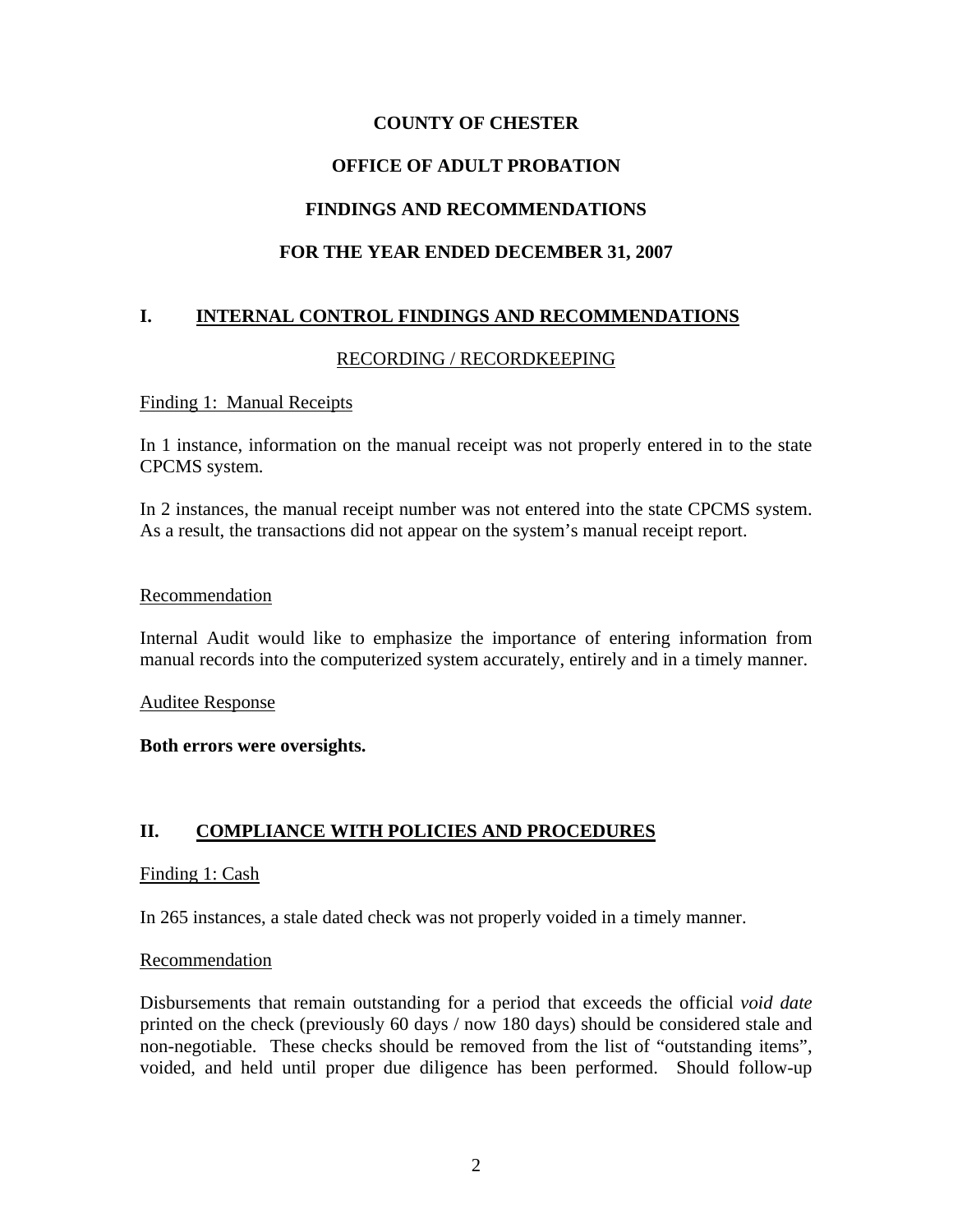## **COUNTY OF CHESTER**

## **OFFICE OF ADULT PROBATION**

## **FINDINGS AND RECOMMENDATIONS**

## **FOR THE YEAR ENDED DECEMBER 31, 2007**

## **II. COMPLIANCE WITH POLICIES AND PROCEDURES**

#### Finding 1: Cash (continued)

#### Recommendation

procedures prove unsuccessful, the items should then be held for future escheatment to the state.

#### Auditee Response

**All stale dated checks with void after 60 days have since been voided within the CPCMS system. All checks now are in the "held disbursement" query.** 

#### Finding 2: Voided Disbursements

In 15 instances, the office copy of a voided check was not properly marked "void".

#### Recommendation

Internal Audit would like to emphasize the need to properly cancel office copies of voided disbursements. Such documentation is necessary to provide complete and accurate accounting records.

#### Auditee Response

**All office copies of voided checks have since been marked "void".** 

**Voided checks that have a replacement check produced will be replaced on the same day so we can reference the new check number.**